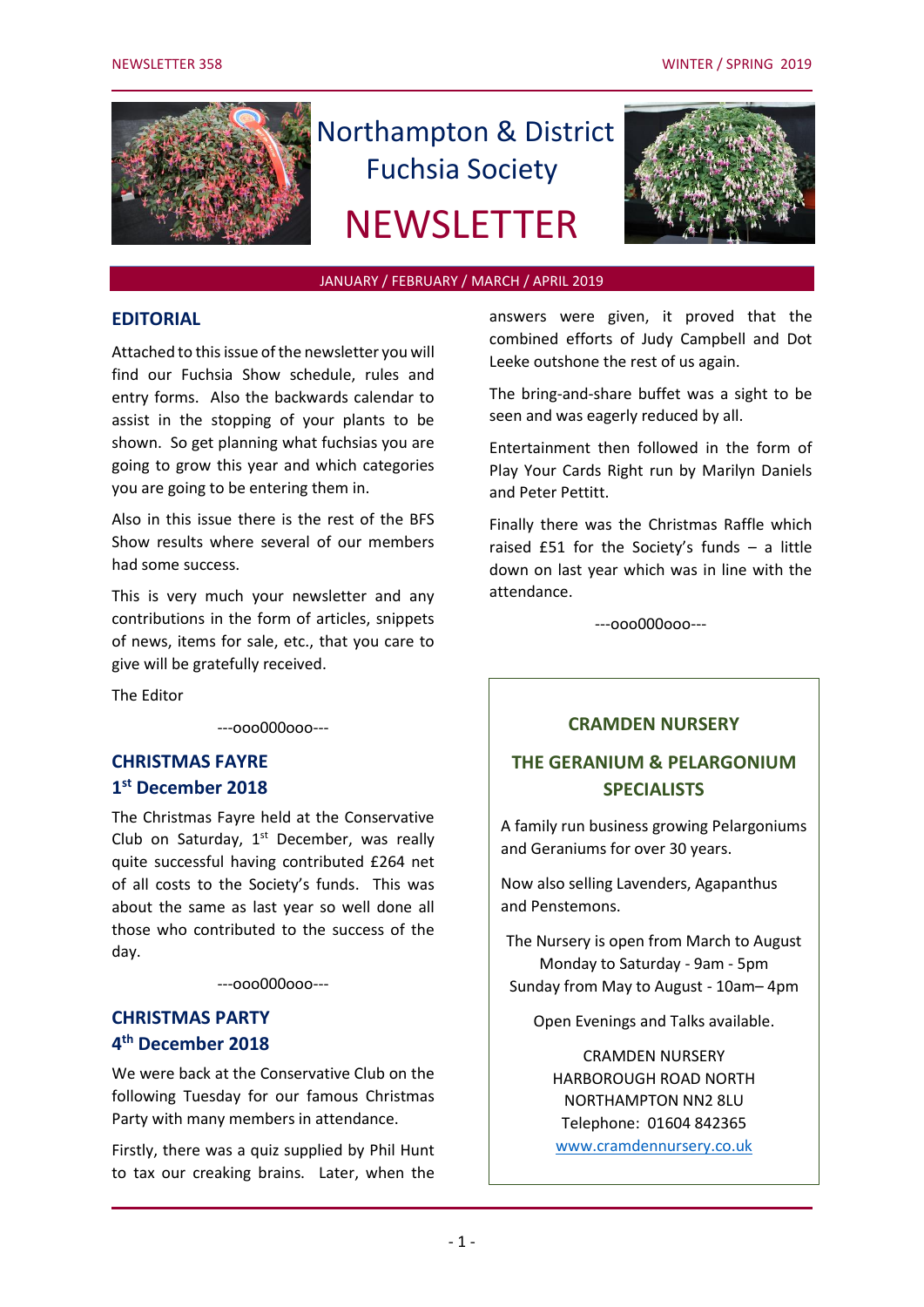## **ROLLING CALENDAR 2019 PROGRAMME OF MEETINGS**

All meetings are held at the Conservative Club, 42 Billing Road, Northampton NN1 5DA commencing at 7.30pm

#### January 15th 2019

Care & Culture: Looking after your plants in Winter

February 5th 2019 Meeting: David Garrett - Composting

March 5th 2019 Meeting: speaker tba

March 19th 2019 Care & Culture: Bringing plants out of dormancy; collect your Society plant

April 2nd 2019 Meeting: speaker tba

April 16th 2019 Care & Culture: Two tables meeting

May 7th 2019 Meeting: speaker tba

May 21st 2019 Care & Culture: Plant sale

June 4th 2019 Meeting: speaker tba

June 18th 2019 Care & Culture: Feeding, Watering and Growing On

July 2nd 2019 Meeting: speaker tba

July 16th 2019 Care & Culture: Preparing your plants for the show; dressing; the dreaded paperwork

# September 3rd 2019

Welcome New Members; Open Evening; Cut Bloom & Photography Competitions

October 1st 2019 Meeting: speaker tba

November 5th 2019

Annual General Meeting

December 10th 2019 - N.B. 2<sup>nd</sup> Tuesday! Christmas Party!

---ooo000ooo---

# **ROLLING CALENDAR SOCIETY EVENTS FOR 2019**

Sunday March 3rd 2019 Trip to Jacksons and Hawgrip Nursery

Sunday May 12th 2019 Malvern Spring Show

#### **SATURDAY 3RD AUGUST 2019 FUCHSIA SHOW ST CRISPIN SOCIAL CLUB NN5 4XD**

Friday August 9th 2019 BBQ Conservative Club

Tuesday November 5th 2019 Annual General Meeting Conservative Club

Saturday December 7th 2019 Christmas Fayre Conservative Club

Tuesday December 10th 2019 - 2<sup>nd</sup> Tuesday! Christmas Party Conservative Club

### **JACKSONS NURSERIES**

A good selection of young plants available from March to June.

Self-service greenhouse will be open from March 1st

Closed on Tuesdays

Send a large s.a.e. (2 x  $1^{st}$  Class) for list of plants or see [www.rhs.org.uk/Plants/Nursery-Plant-](file:///C:/Users/Peter/Documents/NDFS/www.rhs.org.uk/Plants/Nursery-Plant-List%3fid=600&name=Jackson)[List?id=600&name=Jackson%27s%20Nurseries](file:///C:/Users/Peter/Documents/NDFS/www.rhs.org.uk/Plants/Nursery-Plant-List%3fid=600&name=Jackson)

Selection of our own compost available (replacement for Humber)

A range of other composts and Vitafeeds are also available

Clifton Campville, near Tamworth Staffs B79 0AP 01827 373307

3 miles from Junction 11 M42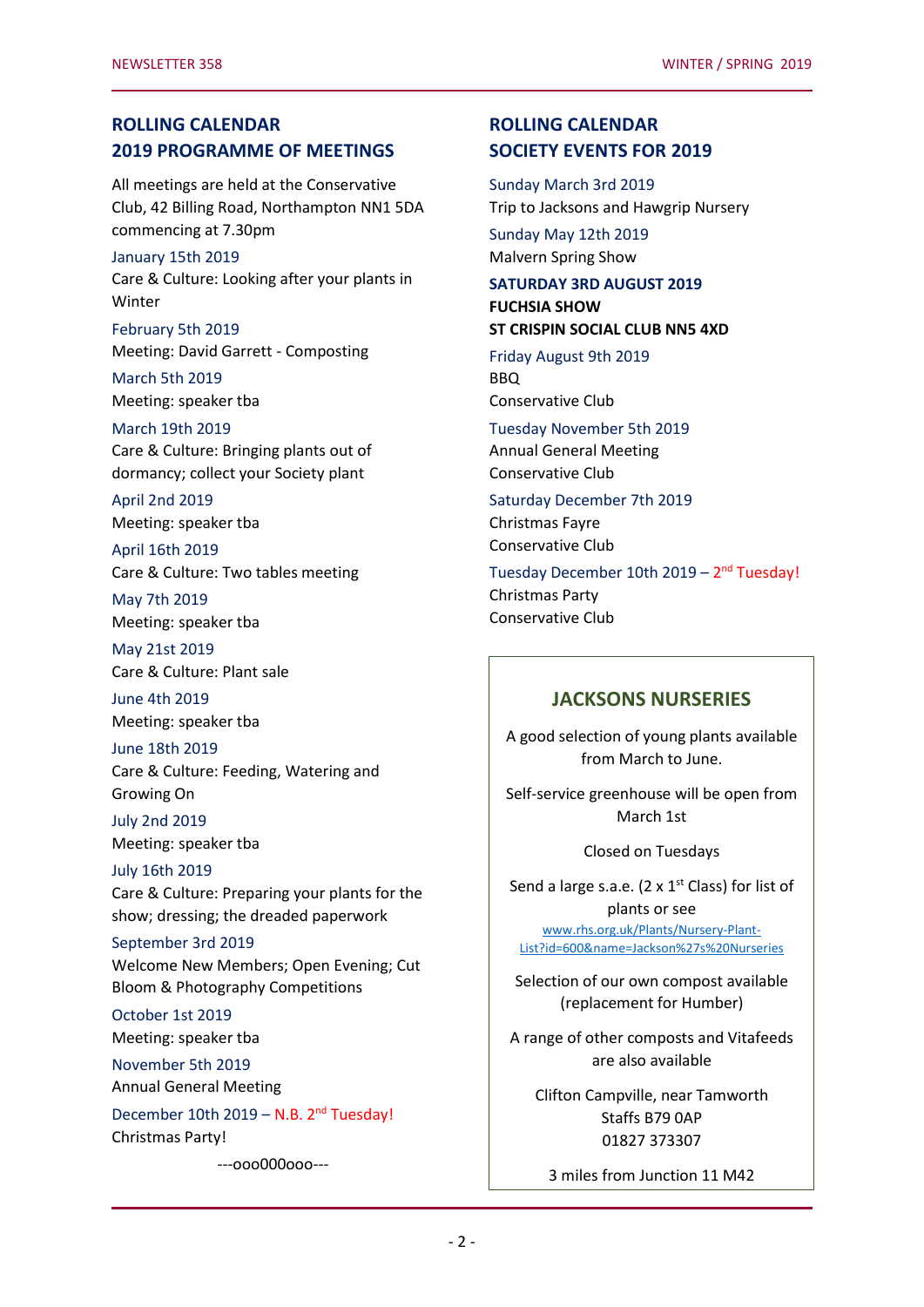#### **OPEN EVENING**

# **Meeting – 4 th September 2018**

Nineteen members, including three new members, gathered for the first meeting of the new season.

Our Chairman, Bob Malin, first welcomed everyone and then went on to speak about over-wintering our fuchsias.

Clive Gould then went on to demonstrate his method for cutting back and potting up his fuchsias. This demonstration included taking his secateurs to his prize-winning triphylla!

#### **Cut Bloom Competition**

There were six entries in the cut bloom competition. Judge – Clive Gould. First place was taken by Peter Pettitt and second place by Phil Hunt.

#### **Photographic Competition**

Class 1 - A close-up of Fuchsia flowers (6 entries)

- $1<sup>st</sup>$ Phil Hunt
- $2<sup>nd</sup>$ Phil Hunt
- **3rd** Mike Simms

### **NENE VALLEY ORGAN & KEYBOARD CLUB**

For over 35 years NVOKC have been producing electronic organ and keyboard shows to the public on the 3rd Monday of the month.

Top international artistes are presented, performing a wide range of music on state of the art instruments.

A NVOKC show is a superb evening for all in the comfortable surroundings of the Plough Hotel, Northampton NN1 1PF

Come along and join us one Monday.

Doors open at 7.15pm. Start 8.00pm. Finish 10.30pm.

For any further information call Matthew Bason 01933 420130

| Class 2 - A branch of a Fuchsia plant (6 entries) |  |  |  |  |
|---------------------------------------------------|--|--|--|--|
|---------------------------------------------------|--|--|--|--|

| Mike Simms |
|------------|

| 2 <sup>nd</sup> | <b>Phil Hunt</b> |
|-----------------|------------------|
|                 |                  |

**3rd Bob Malin** 

Class 3 - A well-grown Fuchsia plant (5 entries)

- $1<sup>st</sup>$ **Bob Malin**
- $2<sub>nd</sub>$ Phil Hunt
- $3<sup>rd</sup>$ **Bob Malin**

Class 4 - Any floral display (4 entries)

| 1 <sup>st</sup> | Mike Simms |
|-----------------|------------|
|                 |            |

 $3<sup>rd</sup>$ **Bob Malin** 

Judge – Peter Ryder.

Phil Hunt's winning entry in Class 1 was the overall winner.

The Editor

---ooo000ooo---

#### **BFS NORTHERN SHOW RESULTS**

#### **Chris Woolston**

| Hardy class - 3rd                  | <b>Bernisser Hardy</b>                                  |
|------------------------------------|---------------------------------------------------------|
| Mini Standard - 3rd                | Olive Smith                                             |
| Variegated - 3rd                   | Janice Perry                                            |
| Triphylla asp - 2nd                | Insulinde                                               |
| Half-Basket $-1$ <sup>st</sup>     | <b>Putts Folly</b>                                      |
| This exhibit was also awarded Best |                                                         |
|                                    | the Chemical continuing the Line Construction of Monday |

in Show, winning the BFS Enamelled Medal, this being their 50<sup>th</sup>. It was also awarded the Best Basket in Show award.

#### **BFS MIDLAND SHOW RESULTS**

#### **Chris Woolston**

Tom West Class - 3rd Triphylla  $asp-3^{rd}$ Mary Triphylla  $1x9cm - 1<sup>st</sup>$ Roger de Cooker Hanging Pot -  $1<sup>st</sup>$ Janice Ann He also won the BFS Blue Rosette with this plant. Half-Basket  $-1$ <sup>st</sup> Alfonso

This was also Best in Show, winning the BFS Enamelled Medal. This was Chris and Rosie's 51st Best in Show and it was also awarded the Woolston Trophy for the best basket/hanging pot in show.

---ooo000ooo---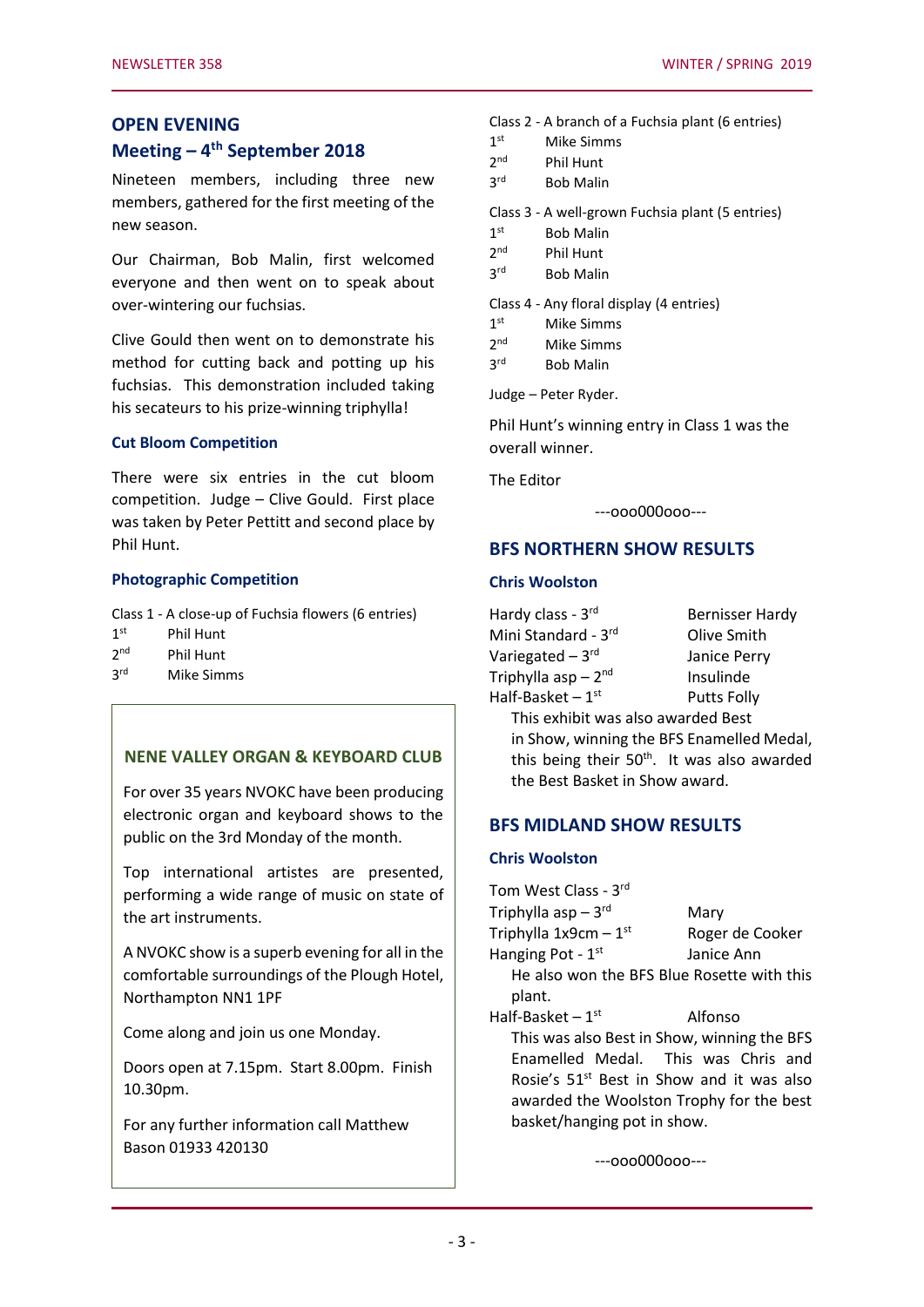# **BFS WALES & WEST SHOW RESULTS 29th -30th September 2018**

#### **Clive Gould**

Class 15 One pot Triphylla type 15cm  $2<sub>nd</sub>$ Thalia

- Class 16 One pot Encliandra type  $2<sub>nd</sub>$ Gina Bowman
- Class 17 One pot Species  $2<sub>nd</sub>$ F. procumbens var.wirral (argenteus)

#### **Malcolm Beerman**

Obtained a 3rd with his seedling of Jan Furlong

#### **Chris Woolston**

Class 1 One pot any cultivar 3rd Louise Nicholls

- Class 5 Three pots at least two distinctly different **Cultivars** ? Louise Nichols and another
- Class 7 One pot double flowered cultivar  $2<sup>nd</sup>$ Whoopee
- Class 9 Two pots same cultivar judged as a matching pair
	- $1<sup>st</sup>$ President George Bartlett
- Class 12 One pot Hardy 3rd Bernisser Hardy
- Class 13 One pot Ornamental foliage excluding Tom West 3rd Janice Perry
- Class 18 One Mini Standard  $2<sup>nd</sup>$ **Olive Smith**
- Class 23 One pot Triphylla type 13cm **3rd** Thalia

---ooo000ooo---

Have you visited your Fuchsia Society's website?

#### [www.ndfs.btck.co.uk](http://www.ndfs.btck.co.uk/)

The Show Schedule, Entry Form and Backwards Calendar are available to view and download.

---ooo000ooo---

# **GROWING YOUR FUCHSIAS January through to April**

**Early January** is not the most active time for fuchsia growers but there are still some important tasks to be carried out.

Our over-wintering plants are always prone to an attack of botrytis so it is vital to keep the air circulating around the plants by opening the vents of the greenhouse whenever possible. Check the plants for correct moisture levels; water if necessary but do this early in the day so as to give any excess water a chance to dry off before evening. Plants that are being overwintered in sheds, garages or cold-frames should also be checked over, taking the opportunity on a good day (bright, dry and reasonably warm) to bring your plants out into the open air. Check them for any problems but make sure they go back into their winter quarters before the winter chill sets in.

This is a good time of the year to plan for new hardy fuchsia beds. Dig the ground thoroughly incorporating some farmyard manure, if available, or some well-rotted garden compost. Do not choose a site that suffers from waterlogging as this can be deadly for fuchsias. A position that gets half a day's sun is ideal. When planning the cultivars you intend to use always check the ultimate height of the plant and plan accordingly, i.e., tall growing cultivars at the back and smaller or dwarf cultivars to the front. Many of the catalogues list the hardy cultivars separately; some give the ultimate heights but if you have any doubts ask at the nursery. Hardy plants may last many years so it is best to get things right at the outset.

**Late January** or **early February**, if you have heat available, is a time you may want to begin the 'wake up' process of your plants. Spray the woody stems with warm water; this will soften the wood and encourage new buds to appear. This spraying can be done as frequently as possible but always remember that any surplus water must have dried off by late afternoon. The extra heat may encourage new shoots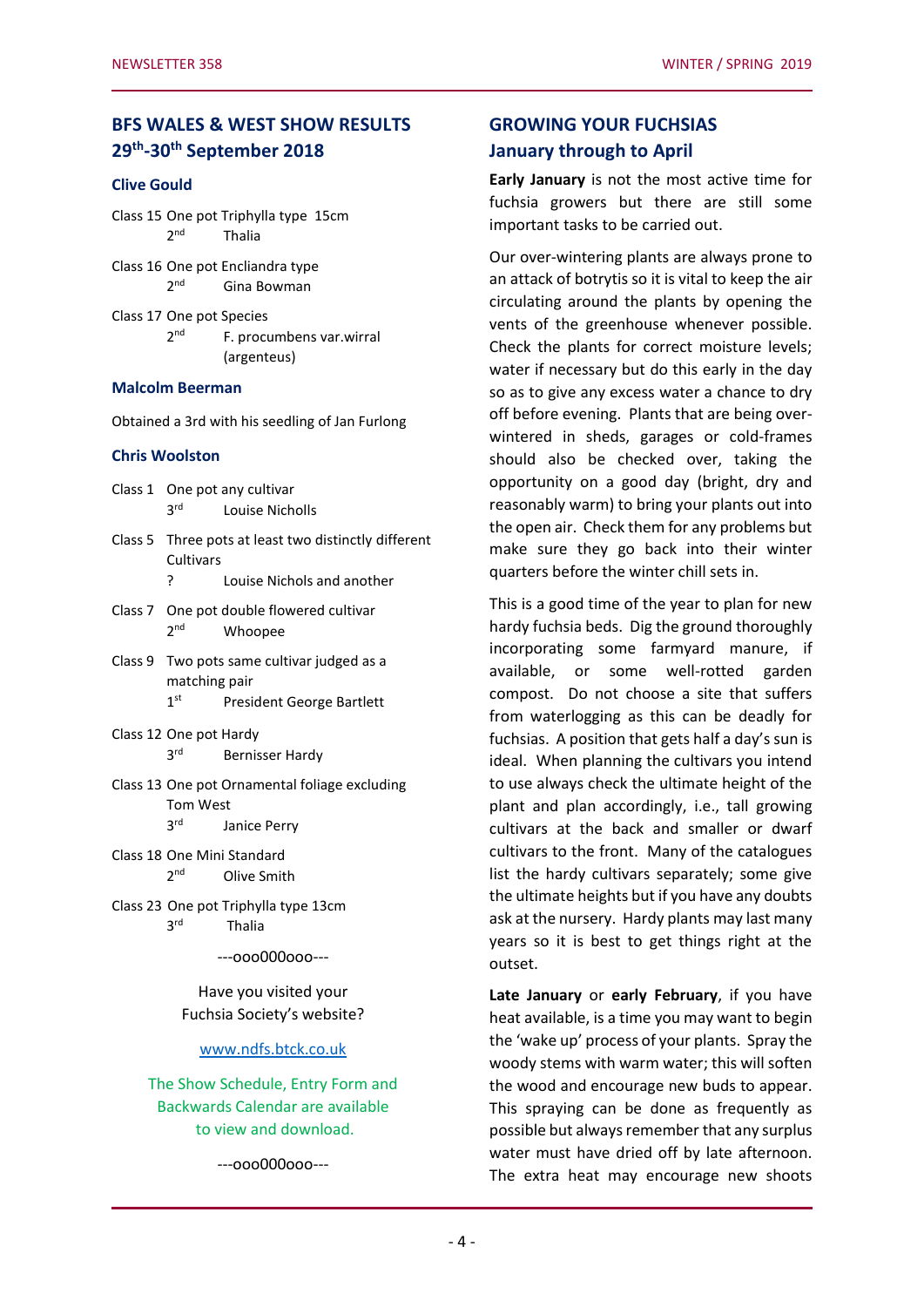suitable for cuttings that should be placed in a propagator.

The **end of February** is the ideal time to visit the fuchsia nurseries to obtain new cultivars or replace poor stock. Why not try one or two species types? They can be a challenge but well worth it when you see the flower.

It is **Early March,** and depending on how your plants have been over-wintered, you may now be seeing new pink buds or shoots appearing from the woody stems. Those with a heated greenhouse may possibly have shoots big enough for cuttings but if you have a cold greenhouse, or your plants have been overwintered in a shed or garage, then your plants may be in the pink bud stage.

Some cultivars are quicker to break into bud than others. It may still be a few weeks before you see any sign of new growth on some of your plants. Triphyllas like Thalia and Insulinde are very slow to break if they have been allowed to go into dormancy. These types are much better kept 'ticking over' in green leaf throughout the winter months if possible.

Continue spraying the woody framework of your plants with warm water to soften the stems and encourage the new growth to break but only do this on suitable days; remember, it is best done about 10 o'clock in the morning so that any surplus moisture has dried off by evening time. Excess moisture can cause botrytis to set in.

It is now the **end of March** and many of your plants may have shoots on them suitable to be taken as cuttings. Before taking cuttings make sure that the plants from which they will be taken have been well watered, preferably 24 hours previously if possible; the cuttings will then be in a turgid state (fully charged with water).

Prepare your cuttings compost beforehand; a mixture of 75% peat and 25% sand with perhaps some added Perlite or Vermiculite is ideal. The sand should be washed river sand, not the very fine builders' type.

Your cuttings need only be what we call 'tip cuttings' which are just the growing tip plus one pair of leaves. A 3-inch pot of compost is plenty big enough to accept 6 or 7 cuttings; they need only to be pushed lightly into the compost then given a light overhead spray to settle the compost and to just moisten the leaves. They must then be covered to conserve the moisture level until rooting takes place. Try using the small sandwich bags which can be ideal for the job. If they can then be placed in a propagator with some bottom heat then all the better but the kitchen window sill will suffice (given the permission to do so!); rooting will take longer, of course, but it should still happen.

In **April,** once you know that your plants have over-wintered successfully and new roots are beginning to show, it is time to 'pot back'. Not all growers do this but it is beneficial to the plants and gives them a kick start to the season. It involves removing as much of the dead root and old compost as possible; you will normally find that you can then fit the remaining root ball into a pot some two sizes smaller, e.g., from a 7" to a 5" or 5" to a 3". New compost is then added and lightly watered in. As the plant grows and forms new roots they are then 'potted on' one size at a time.

Do not forget to visit our local nurseries. They all have good quality plants for sale. Give the Triphyllas or Species a try this year.

Good Growing

---ooo000ooo---

Have you visited your Fuchsia Society's website?

#### [www.ndfs.btck.co.uk](http://www.ndfs.btck.co.uk/)

Updates to the year's programme of meetings will be shown as they become available.

---ooo000ooo---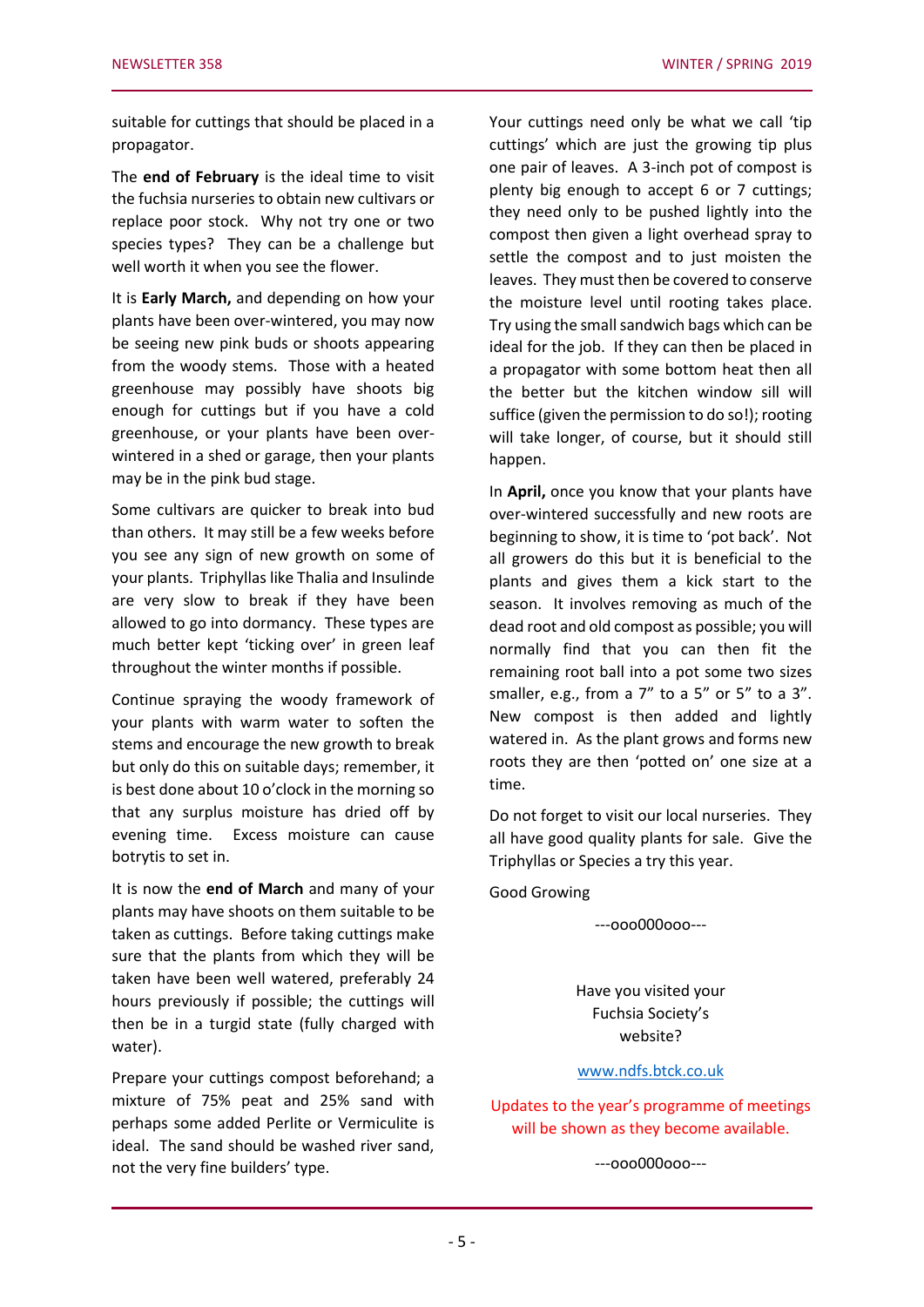# **PHIPPS BREWERY with ALARIC NEVILLE Meeting – 2 nd October 2018**

Alaric gave a very interesting talk about brewing beer, from when it was used as currency in Ancient Egypt to when Pickering Phipps founded the steam brewery in 1801 at Towcester. In 1817 Phipps bought the brewery on South Bridge and moved the family to Northampton so beginning commercial brewing in the town. In the 1840s many of the family rose to the top of society. Phipps was thuggish and expelled from school but turned his life around when he met his wife and was responsible for the building of Derngate, Phippsville and The Guildhall.

Brewing of IPA (Indian Pale Ale) began in the 1840s and is made with maize not hops. Lloyd George introduced a tax on alcohol so beer strength was reduced from 5.8 to 4.3; this annoyed the workers in the shoe industry, who said it killed the taste, but then they discovered Phipps IPA. In 1960 the family lost control of the business; Watneys bought it but ran it down and it was eventually sold to Carlsberg. The brewery was relaunched in 2008 when Alaric and his brother bought it.

It is a long involved history and this is just a short version of what was a fascinating talk which concluded with some very tasty samples.

I emailed Alaric to thank him and he replied as follows:- "A pleasure to meet all of you; always nice to have chats after the talks with interesting people."

Dot Leeke

#### ---ooo000ooo---

# **COMMITTEE MEETING 16th October 2018**

Together with other minor matters your committee discussed:

- the upcoming AGM
- the audited accounts that will be presented at the AGM
- Fuchsia Show Phil Hunt has replaced Michael Conroy on the show committee – minor changes to the show schedule – there will be two society plants next year – St Crispin's Social Club and one judge have been booked
- Christmas Fair duties
- Christmas Party  $-$  to be open to 'other halves' – quiz and entertainment.

---ooo000ooo---

# **ANNUAL GENERAL MEETING 6 th November 2018**

There was a good attendance at the Conservative Club for our 51<sup>st</sup> AGM. Sadly, our President, Ernie Sayers, was not well enough to be present.

The Officers and post-holders delivered their various reports.

Bob delivered his Chairman's Address thanking the Officers and committee members for their efforts during the year. He also thanked David and Carol Jupp for their assistance at the Show and BBQ. He also thanked Judy Campbell and Jerry Leahy for their service over several years as they retire from the committee and also Michael Conroy as he retires from the show committee.

As noted in the rolling calendar of events on page 2 of this newsletter, Marilyn said there will be trips to Jacksons Nursery on Sunday 3rd March and to the Malvern Spring Show on Sunday  $12<sup>th</sup>$  May 2019.

Phil reported a loss of £453.87 for the year. This included the subsidy for the 50<sup>th</sup> Dinner.

Peter Ryder explained the reasons for the change of format of this newsletter – we had already seen the cost savings in the accounts.

Bob, with his Show Secretary hat on, reported that the show had been affected by the hot weather but had been a great success in the new venue.

Peter Pettitt said that 43 members (11 double, 21 single) had renewed and he was still chasing 3 other single members.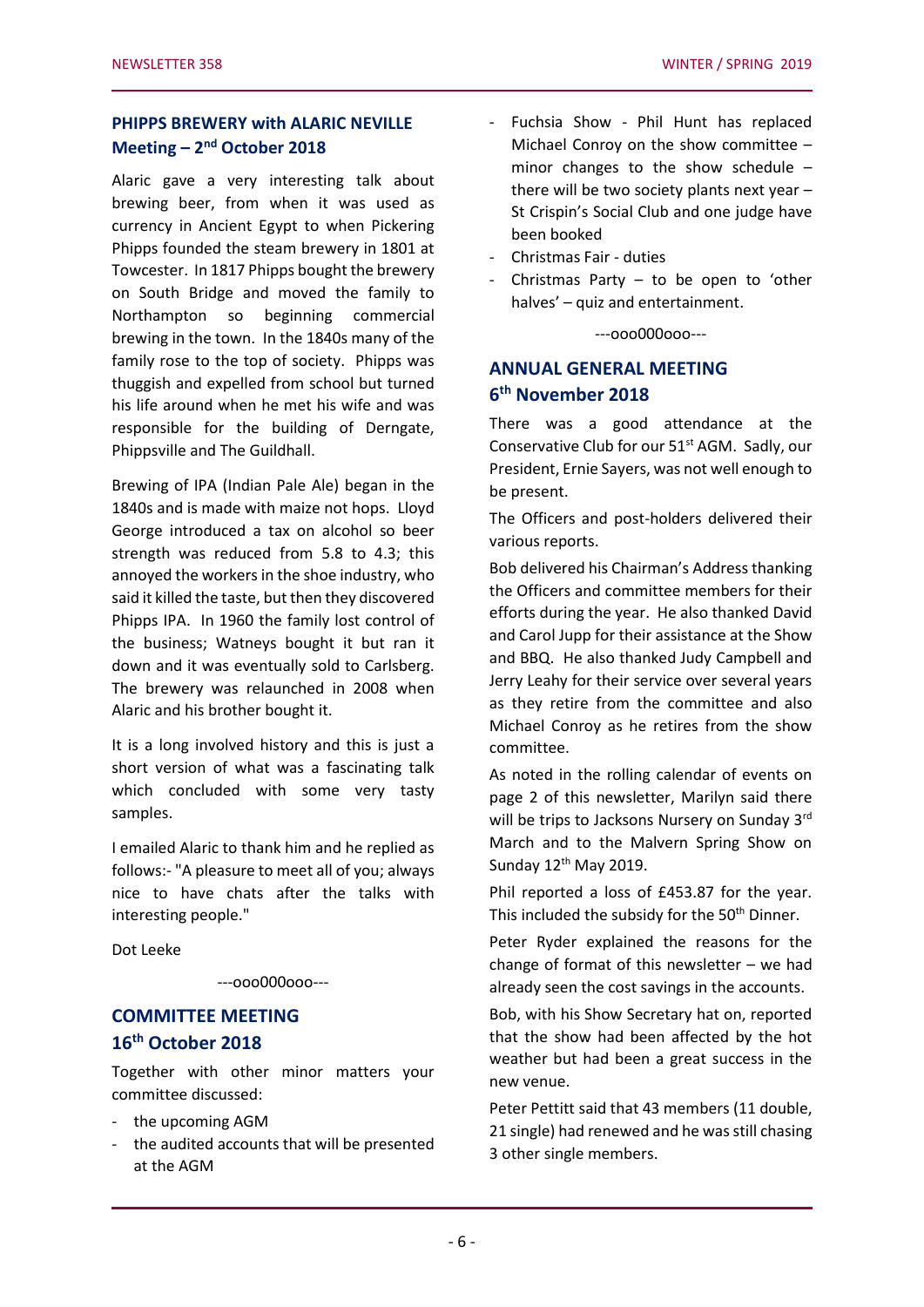The Officers, post holders and committee members were then elected. Due to retirements there are two vacancies on the committee – if you feel you can contribute to the planning, etc., of the Society please have a word with Bob or one of the others listed on the last page of this newsletter.

Under Any Other Business it was suggested that we have a Fuchsia Lore demonstration table at the show.

---ooo000ooo---

# **COMMITTEE MEETING 13th November 2018**

Together with other minor matters your committee discussed:

- Fuchsia Show minor changes to the show schedule – there will be two society plants next year – St Crispin's Social Club and one judge have been booked – show schedule, entry forms and backwards calendar are now available for issue with the January newsletter
- Christmas Fair duties
- Christmas Party to be open to 'other halves' – quiz to be provided by Phil, musical entertainment by Peter Pettitt and 'play your cards right' by Marilyn and Peter.

---ooo000ooo---

#### **RHS FLOWER SHOWS 2019**

| RHS London Spring Launch and Orchid Show | 8 <sup>th</sup> -10 <sup>th</sup> April |  |
|------------------------------------------|-----------------------------------------|--|
| RHS Flower Show Cardiff                  |                                         |  |
|                                          | $12^{th}$ -14 <sup>th</sup> April       |  |
| RHS Malvern Spring Festival              |                                         |  |
|                                          | $9th - 12th$ May                        |  |
| RHS Chelsea Flower Show                  |                                         |  |
|                                          | $21^{st}$ -25 <sup>th</sup> May         |  |
| RHS Chatsworth Flower Show               |                                         |  |
|                                          | 5 <sup>th</sup> -9 <sup>th</sup> lune   |  |
| RHS Harlow Carr Flower Show              |                                         |  |
|                                          | 21st <sub>-23rd</sub> lune              |  |
| RHS Hampton Court Palace Garden Festival | $1st - 7th$ July                        |  |

RHS Tatton Park Flower Show 17<sup>th</sup>-21st July RHS Hyde Hall Flower Show  $31<sup>st</sup>$  July –  $4<sup>th</sup>$  August RHS Rosemoor Flower Show  $16^{\text{th}} - 18^{\text{th}}$  August RHS Wisley Flower Show 3 rd – 8 th September RHS Malvern Autumn Show

28<sup>th</sup>-29<sup>th</sup> September

Phew! Twelve shows and that does not include the RHS Early Spring Plant Fair and the RHS Harvest Festival Show that will be moving from their usual base in London to RHS Hyde Hall for 2019. Dates as yet unconfirmed.

---ooo000ooo---

#### **BFS MEETINGS & SHOWS 2019**

Annual General Meeting, Bilsborrow Village Hall 23<sup>rd</sup> March

Fuchsia Lore Meeting, Great Bridgford 9<sup>th</sup> June

Eastern Show, Roots & Shoots Garden Centre 14<sup>th</sup> July

Northern Show, Bilsborrow Village Hall 28<sup>th</sup> July

Far South West Show, Tamar View Nurseries 8<sup>th</sup> August

London Show, Normandy Village Hall 18th August

Midland Show, Palmers Garden Centre 25th August

Scottish Show, Linlithgow Primary School 1 st September

Harrogate Show

13<sup>th</sup>-15<sup>th</sup> September

Wales & West Show, RHS Malvern Show 28<sup>th</sup>-29<sup>th</sup> September

Fuchsia Lore Meeting, Great Bridgeford 6 th October

---ooo000ooo---